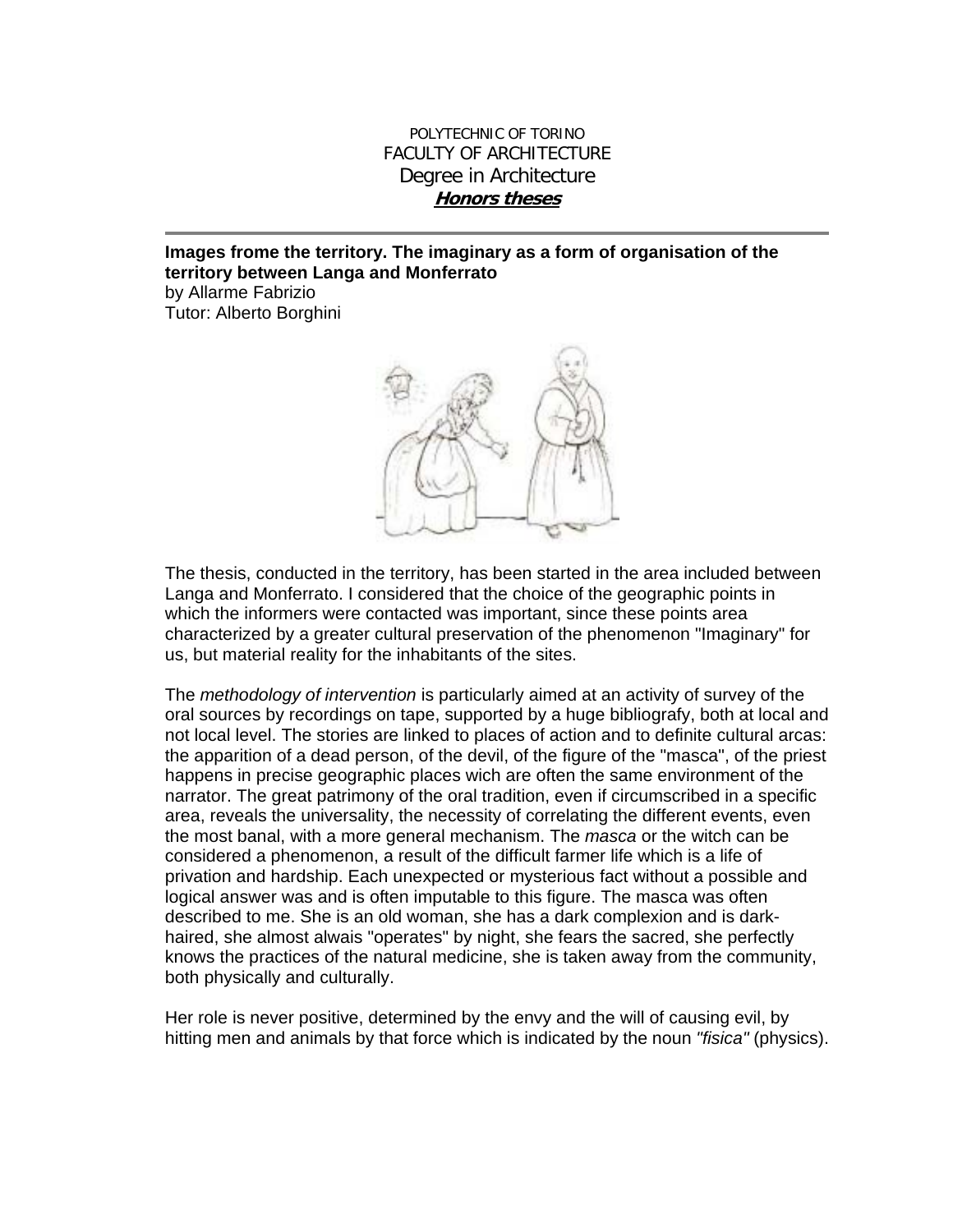

The tool of power of the *"masche"* is the famous book of the command which is exactly named *"Magico"* (Magic). "It was written in Latin, by nineteenth – century handwriting. It contained many formulas, but the ones that. I could read were nothing but transcriptions of exorcism rites quoted in the books of the church". In greeck magical texts foreign meanings, but they were given mysterious meanings, able to evoke hidden powers.

A particularly ambiguous aspect of this "Imaginary" is marked by the figure of the priest, whose spiritual powers are suppressed by others which are purely material. The priest is the one who knows and "operates" at the same time, he sees the future, "operates with the dead people", "he knows the formula", he sends the storms away and fosters the harvest.

I have extrapolated two sections the first is dedicated to the proverbs, the other to the natural curative medicine.